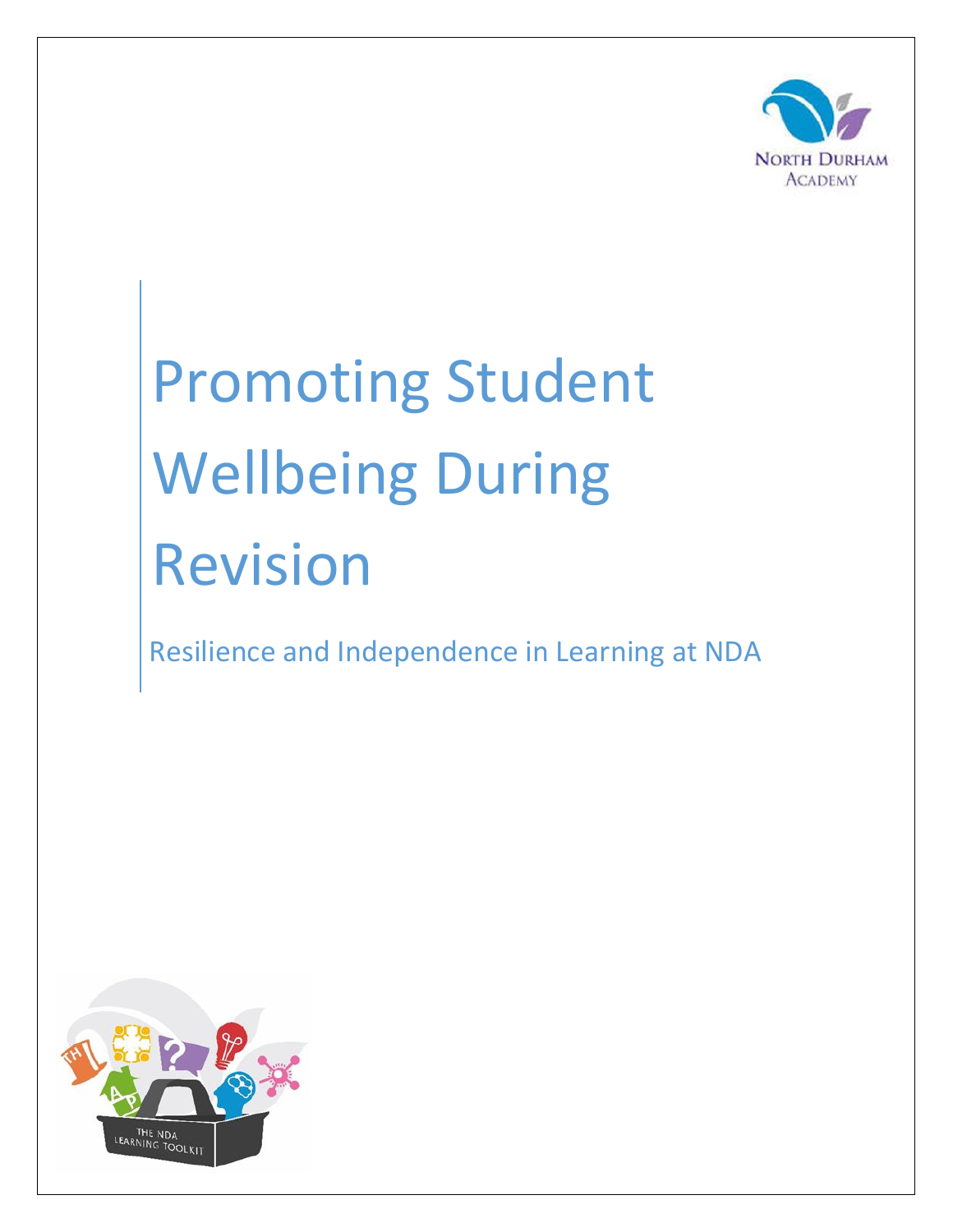## Stress, School and Exams

### **What Causes Stress During Exams?**

Lots of things, overwork, fear, boredom, loneliness, guilt etc.

#### **What Are the Symptoms of Stress?**

- Irritability, hyper-sensitivity, unusually emotional reactions (e.g. tears)
- Inability to sleep, dreaming about revision and exams
- Inability to concentrate on anything for long
- Problems with your skin, digestion, headaches etc
- Feeling depressed and hopeless,
- Over (or under) eating
- Wanting to avoid people you would normally want to see,
- Tiredness

#### **Is Stress Bad for You?**

Small amounts of stress are **good for you**, it improves concentration and energy but too much leads to problems like those listed above and affect your work, revision and exam performance.

#### **What Can We Do About Stress?**

Firstly, it is very important to know that you may be stressed and try to avoid it. The most important thing to do during revision, if you want to avoid stress, is have regular, scheduled and worthwhile breaks. You may think this is stupid, especially if you start work late but think of this-

- **Your concentration is better in short bursts.** Therefore, for every hour, work for fifty minutes then have a break for ten, or work for twenty-five minutes then have a five minute break. Also, when you have a break **leave your room** and try to talk to someone.
- **You get less tired if you work in short bursts,** so you can do more work in the long run.
- **Breaks motivate you to work.** If you know you have a scheduled break ahead of you, you will work hard to get it.

**Breaks help you stick to your revision plan.** During breaks you can do those things which can get in the way of plans, eat, phone friends etc.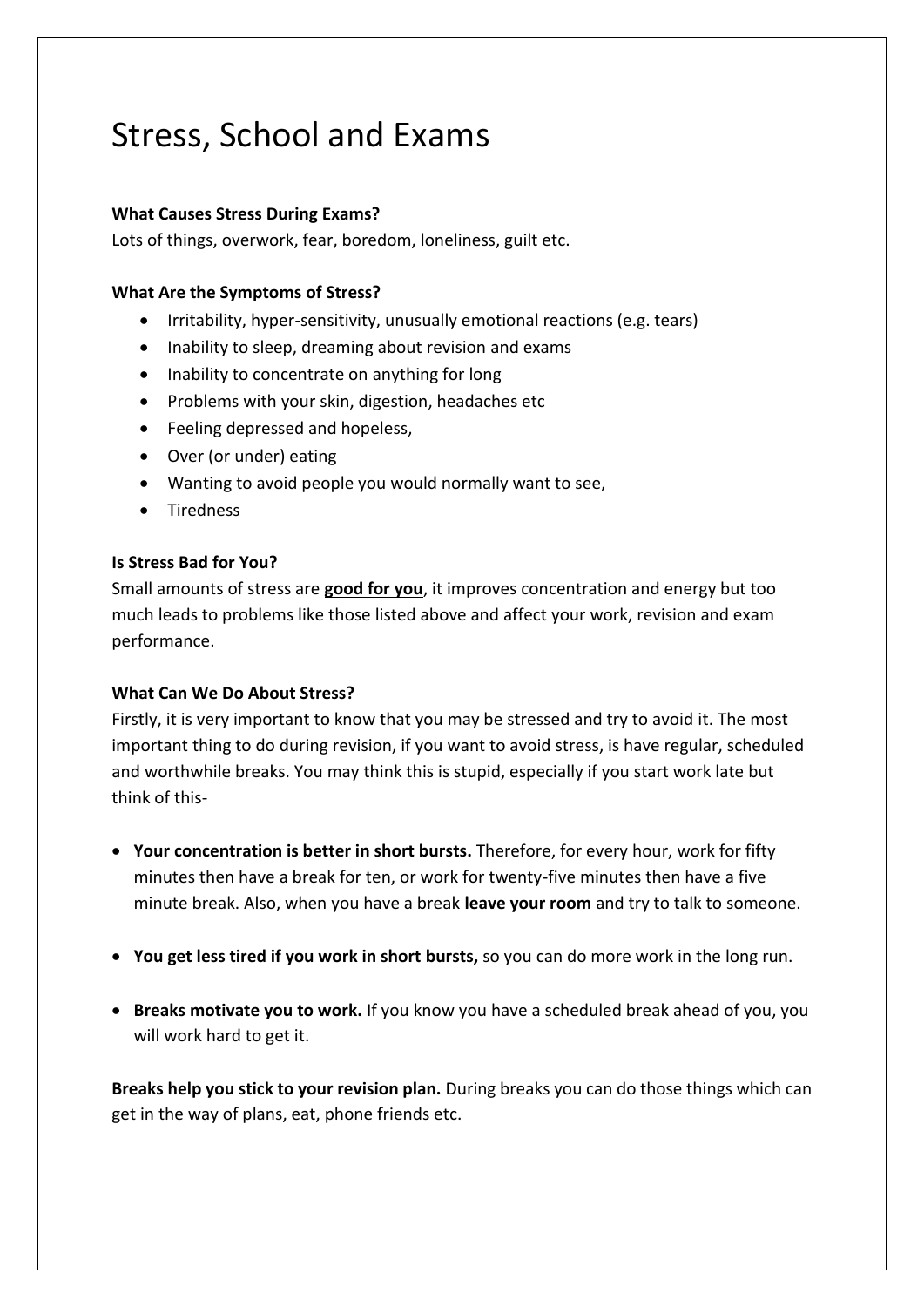## Controlling Stress for Personal Wellbeing

- **1. Start Revising Early.** Give yourself more time-the sooner you start the less stressful it is worrying about not starting. If you do start late don't panic, you can still revise effectively. Also why panic over things you cannot change?
- **2. Use A Revision Plan**. Uncertainty causes stress.
- **3. Cut Down on the Unknowns.** Know the structure of your exam, look at past exam papers etc.
- **4. Take Regular Scheduled Breaks.**
- **5. Build in Variety.** Use a variety of revision techniques, monotony is boring and leads to stress.
- **6. Be flexible**. Don't panic if you miss a session, build it in later.
- **7. Get Some Exercise**. This will remove tension and revitalise the soul and get you away from the work.
- **8. Have Some Fun.** Reward yourself (exams are no time to diet) and have some fun. This helps you relax and keeps exams in proportion.
- **9. See Your Friends.** Isolation is stressful. Meet other human beings and find out you are not alone.
- **10.Keep to Your Routines.** Eat, sleep, etc. as normal otherwise you become run down. Early morning revision is not good for you.
- **11.Do Your Best, Not Someone Else's.** Don't compare your progress with others, especially before or after the exam. Avoid super stressed people as it's contagious. Do your best no one can ask for more.
- **12.Keep A Sense of Proportion.** Revision and exams are hard work, but they're over soon and a long hot summer will follow. Remember life goes on and exams aren't the end of the world.